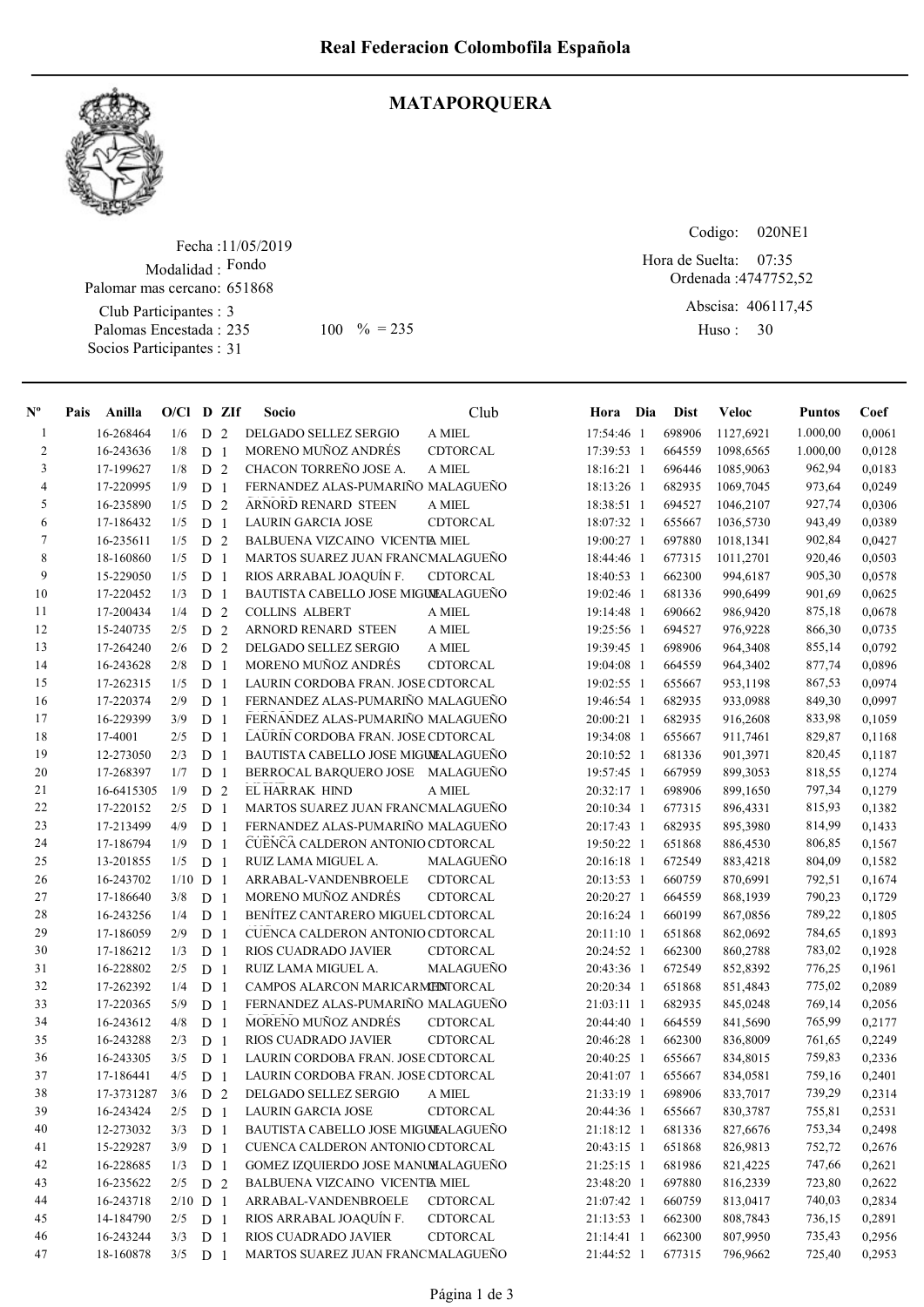|                           |                        |            |                |              | MATAPORQUERA 020NE197 11/05/2019        |                    |                          |                  |                      |                  |                  |
|---------------------------|------------------------|------------|----------------|--------------|-----------------------------------------|--------------------|--------------------------|------------------|----------------------|------------------|------------------|
| $\mathbf{N}^{\mathbf{o}}$ | Anilla<br>Pais         | O/Cl D ZIf |                |              | Socio                                   | Club               | Hora Dia                 | <b>Dist</b>      | <b>Veloc</b>         | <b>Puntos</b>    | Coef             |
| 48                        | 17-262365              |            | $2/4$ D 1      |              | BENÍTEZ CANTARERO MIGUEL CDTORCAL       |                    | 21:37:18 1               | 660199           | 783,8051             | 713,42           | 0,3094           |
| 49                        | 16-235403              | 1/5        | D 2            |              | RAKOVIC ZORAN                           | A MIEL             | 07:28:12 2               | 703042           | 772,4039             | 684,94           | 0,2966           |
| 50                        | 16-268363              | 2/8        | D <sub>2</sub> |              | CHACON TORREÑO JOSE A.                  | A MIEL             | 07:23:56 2               | 696446           | 768,7608             | 681,71           | 0,3055           |
| 51                        | 17-220320              | 6/9        |                | 1            | FERNANDEZ ALAS-PUMARIÑO MALAGUEÑO       |                    | 07:22:44 2               | 682935           | 754,8467             | 687,06           | 0,3178           |
| 52                        | 17-199739              | 3/5        | D <sub>2</sub> |              | BALBUENA VIZCAINO VICENTE MIEL          |                    | 07:53:01 2               | 697880           | 746,3824             | 661,86           | 0,3171           |
| 53                        | 14-185125              | 2/4        | D <sub>1</sub> |              | CAMPOS ALARCON MARICARMENTORCAL         |                    | 07:01:03 2               | 651868           | 738,2006             | 671,91           | 0,3460           |
| 54                        | 16-268301              | 2/5        | D 2            |              | RAKOVIC ZORAN                           | A MIEL             | 08:10:39 2               | 703042           | 737,9856             | 654,42           | 0,3268           |
| 55                        | 16-228080              | 1/7        | D <sub>2</sub> |              | CAUSSE PRADO MANUEL                     | MALAGUEÑO          | 07:57:56 2               | 693426           | 737,7396             | 654,20           | 0,3375           |
| 56                        | 17-199594              | 1/4        | D <sub>2</sub> |              | ADRIAN SCRIECIU ALBERT                  | A MIEL             | 08:05:26 2               | 694013           | 732,5191             | 649,57           | 0,3434           |
| 57                        | 15-241017              | 1/1        | D <sub>2</sub> |              | OSUNA GONZALEZ JACOB                    | A MIEL             | 08:12:16 2               | 697341           | 730,7611             | 648,01           | 0,3478           |
| 58                        | 16-235945              | 3/5        | D <sub>2</sub> |              | <b>RAKOVIC ZORAN</b>                    | A MIEL             | 08:23:39 2               | 703042           | 728,0505             | 645,61           | 0,3511           |
| 59                        | 17-220149              | 4/5        | D <sub>1</sub> |              | MARTOS SUAREZ JUAN FRANCMALAGUEÑO       |                    | 07:57:34 2               | 677315           | 720,8802             | 656,14           | 0,3707           |
| 60                        | 16-201688              | 4/5        | D <sub>2</sub> |              | BALBUENA VIZCAINO VICENTE MIEL          |                    | 08:26:57 2               | 697880           | 720,2436             | 638,68           | 0,3658           |
| 61                        | 16-228006              | 7/9        |                | 1            | FERNANDEZ ALAS-PUMARIÑO MALAGUEÑO       |                    | 08:08:37 2               | 682935           | 718,4126             | 653,90           | 0,3801           |
| 62                        | 17-220552              | 3/5        | D <sub>1</sub> |              | RUIZ LAMA MIGUEL A.                     | MALAGUEÑO          | 07:58:56 2               | 672549           | 714,7680             | 650,58           | 0,3923           |
| 63                        | 17-159882              | 8/9        |                | 1            | FERNANDEZ ALAS-PUMARIÑO MALAGUEÑO       |                    | 08:16:21 2               | 682935           | 712,6154             | 648,62           | 0,3925           |
| 64                        | 17-219936              | 5/5        | D <sub>1</sub> |              | MARTOS SUAREZ JUAN FRANCMALAGUEÑO       |                    | 08:18:51 2               | 677315           | 704,9123             | 641,61           | 0,4021           |
| 65                        | 17-220349              | 2/7        | D <sub>2</sub> |              | CAUSSE PRADO MANUEL                     | MALAGUEÑO          | 08:41:51 2               | 693426           | 704,8087             | 625,00           | 0,3989           |
| 66                        | 17-200163              |            | $3/5$ D 2      |              | ARNORD RENARD STEEN                     | A MIEL             | 09:21:45 2               | 694527           | 678,4147             | 601,59           | 0,4044           |
| 67                        | 17-186743              |            | $3/10$ D 1     |              | ARRABAL-VANDENBROELE                    | <b>CDTORCAL</b>    | 08:35:57 2               | 660759           | 675,6572             | 614,98           | 0,4315           |
| 68                        | 17-220014              | 1/4        | D <sub>1</sub> |              | CAMACHO MUÑOZ JUAN SEBAMALAGUEÑO        |                    | 09:11:00 2               | 681350           | 672,6061             | 612,20           | 0,4247           |
| 69                        | 18-159938              |            | $1/3$ D 1      |              | <b>MARTIN PICHACO MIGUEL</b>            | A MIEL             | 09:21:21 2               | 686684           | 671,0158             | 610,76           | 0,4276           |
| 70                        | 18-191757              |            | $4/10$ D 1     |              | ARRABAL-VANDENBROELE                    | CDTORCAL           | 08:47:16 2               | 660759           | 667,9281             | 607,94           | 0,4508           |
| 71                        | 17-186044              |            | $4/9$ D 1      |              | CUENCA CALDERON ANTONIO CDTORCAL        |                    | 08:38:47 2               | 651868           | 664,6402             | 604,95           | 0,4635           |
| 72                        | 16-268311              | 4/5        | D <sub>2</sub> |              | RAKOVIC ZORAN                           | A MIEL             | 10:00:22 2               | 703042           | 661,7696             | 586,83           | 0,4358           |
| 73                        | 17-220935              | 4/5        | D <sub>1</sub> |              | RUIZ LAMA MIGUEL A.                     | MALAGUEÑO          | 09:16:43 2               | 672549           | 660,1924             | 600,90           | 0,4619           |
| 74                        | 16-228076              | 2/7        | D <sub>1</sub> |              | BERROCAL BARQUERO JOSE                  | MALAGUEÑO          | 09:11:35 2               | 667959           | 659,0075             | 599,83           | 0,4714           |
| 75                        | 17-220003              | 3/7        | D <sub>1</sub> |              | BERROCAL BARQUERO JOSE MALAGUEÑO        |                    | 09:14:52 2               | 667959           | 656,8796             | 597,89           | 0,4778           |
| 76                        | 16-237366              | 2/4        | D <sub>2</sub> |              | ADRIAN SCRIECIU ALBERT                  | A MIEL             | 09:55:22 2               | 694013           | 656,3598             | 582,03           | 0,4660           |
| 77                        | 18-191743              |            | $5/10$ D 1     |              | ARRABAL-VANDENBROELE                    | CDTORCAL           | 09:06:41 2               | 660759           | 655,0708             | 596,24           | 0,4959           |
| 78                        | 17-199639              |            | $3/8$ D $2$    |              | CHACON TORREÑO JOSE A.                  | A MIEL             | $10:02:10$ 2             | 696446           | 654,4520             | 580,34           | 0,4766           |
| 79                        | 14-184021              | 3/5        | D <sub>1</sub> |              | RIOS ARRABAL JOAQUÍN F.                 | CDTORCAL           | 09:12:10 2               | 662300           | 653,0485             | 594,40           | 0,5076           |
| 80                        | 16-244025              | 5/9        | D <sub>1</sub> |              | CUENCA CALDERON ANTONIO CDTORCAL        |                    | 08:56:13 2               | 651868           | 653,0326             | 594,39           | 0,5222           |
| 81                        | 16-243223              | 4/5        | D <sub>1</sub> |              | RIOS ARRABAL JOAQUÍN F.                 | CDTORCAL           | 09:17:50 2<br>10:18:24 2 | 662300           | 649,4198             | 591,10           | 0,5204           |
| 82                        | 17-200373              | 4/6        | D <sub>2</sub> |              | DELGADO SELLEZ SERGIO<br>EL HARRAK HIND | A MIEL             |                          | 698906           | 646,8956             | 573,64           | 0,4993           |
| 83                        | 17-3126661             | 2/9        | D <sub>2</sub> |              | MORENO MUÑOZ ANDRÉS                     | A MIEL             | 10:18:34 2<br>09:28:34 2 | 698906           | 646,7958             | 573,55           | 0,5053           |
| 84                        | 14-313734              |            | $5/8$ D $1$    |              | <b>COLLINS ALBERT</b>                   | CDTORCAL<br>A MIEL | 10:15:06 2               | 664559<br>690662 | 644,8481             | 586,94           | 0,5379<br>0,5237 |
| 85<br>86                  | 17-264093<br>17-186727 | 6/10       | $2/4$ D 2      |              | ARRABAL-VANDENBROELE                    | CDTORCAL           | 09:30:04 2               | 660759           | 641,2237<br>640,2290 | 568,61           | 0,5538           |
| 87                        | 16-104678              | 5/6        | D 2            | 1            | DELGADO SELLEZ SERGIO                   | A MIEL             | 10:34:12 2               | 698906           | 637,5716             | 582,73<br>565,37 | 0,5297           |
| 88                        | 16-243643              | 6/8        |                | $\mathbf{1}$ | MORENO MUÑOZ ANDRÉS                     | CDTORCAL           | 09:43:42 2               | 664559           | 635,5159             | 578,44           | 0,5635           |
| 89                        | 16-229065              | 2/4        | D <sub>1</sub> |              | CAMACHO MUÑOZ JUAN SEBAMALAGUEÑO        |                    | 10:13:19 2               | 681350           | 633,6273             | 576,72           | 0,5558           |
| 90                        | 15-237777              | 4/7        | D <sub>1</sub> |              | BERROCAL BARQUERO JOSE MALAGUEÑO        |                    | 09:57:47 2               | 667959           | 630,2788             | 573,68           | 0,5734           |
| 91                        | 17-199788              | 4/8        | D 2            |              | CHACON TORREÑO JOSE A.                  | A MIEL             | 10:53:03 2               | 696446           | 624,5872             | 553,86           | 0,5560           |
| 92                        | 16-235949              | 5/5        | D 2            |              | RAKOVIC ZORAN                           | A MIEL             | 11:07:10 2               | 703042           | 622,6202             | 552,11           | 0,5569           |
| 93                        | 18-197707              | 5/5        | D <sub>1</sub> |              | LAURIN CORDOBA FRAN. JOSE CDTORCAL      |                    | 09:54:22 2               | 655667           | 620,6813             | 564,94           | 0,6036           |
| 94                        | 17-200161              |            | $4/5$ D 2      |              | ARNORD RENARD STEEN                     | A MIEL             | 11:12:38 2               | 694527           | 612,1158             | 542,80           | 0,5759           |
| 95                        | 18-191706              | 7/10       |                | $\mathbf{1}$ | ARRABAL-VANDENBROELE                    | CDTORCAL           | 10:18:33 2               | 660759           | 611,5025             | 556,59           | 0,6118           |
| 96                        | 17-220313              |            | $3/7$ D 2      |              | CAUSSE PRADO MANUEL                     | MALAGUEÑO          | 11:12:16 2               | 693426           | 611,3430             | 542,11           | 0,5891           |
| 97                        | 14-202497              | 2/3        | D <sub>1</sub> |              | GOMEZ IZQUIERDO JOSE MANUMALAGUEÑO      |                    | 10:53:36 2               | 681986           | 611,3177             | 556,42           | 0,6052           |
| 98                        | 17-199786              | 5/8        | D 2            |              | CHACON TORREÑO JOSE A.                  | A MIEL             | 11:21:20 2               | 696446           | 609,1364             | 540,16           | 0,5988           |
| 99                        | 17-200372              | 3/9        | D <sub>2</sub> |              | EL HARRAK HIND                          | A MIEL             | 11:33:05 2               | 698906           | 605,0698             | 536,55           | 0,6028           |
| 100                       | 15-222836              | 4/7        | D 2            |              | CAUSSE PRADO MANUEL                     | MALAGUEÑO          | 11:24:29 2               | 693426           | 604,8287             | 536,34           | 0,6137           |
| 101                       | 18-159912              | 2/3        | D <sub>1</sub> |              | MARTIN PICHACO MIGUEL                   | $\mathbf A$ MIEL   | 11:14:06 2               | 686684           | 604,4221             | 550,14           | 0,6259           |
| 102                       | 16-235669              | 5/5        | D <sub>2</sub> |              | BALBUENA VIZCAINO VICENTE MIEL          |                    | 11:33:09 2               | 697880           | 604,1466             | 535,73           | 0,6219           |
| 103                       | 17-268225              | 1/5        | $D_1$          |              | ACEDO DOMINGUEZ ANTONIO MALAGUEÑO       |                    | 11:15:43 2               | 686397           | 603,3110             | 549,13           | 0,6385           |
| 104                       | 17-268394              | 9/9        |                | 1            | FERNANDEZ ALAS-PUMARIÑO MALAGUEÑO       |                    | 11:10:15 2               | 682935           | 603,1663             | 549,00           | 0,6480           |
| 105                       | 17-220823              | 1/1        | D <sub>1</sub> |              | <b>GOMEZ VIDA RAFAEL</b>                | MALAGUEÑO          | 10:42:28 2               | 663274           | 600,5378             | 546,61           | 0,6736           |
| 106                       | 17-262328              | 3/5        | D <sub>1</sub> |              | <b>LAURIN GARCIA JOSE</b>               | CDTORCAL           | 10:31:44 2               | 655667           | 599,4761             | 545,64           | 0,6879           |
| 107                       | 17-262374              | 3/4        | D <sub>1</sub> |              | BENÍTEZ CANTARERO MIGUEL CDTORCAL       |                    | 10:50:42 2               | 660199           | 593,3306             | 540,05           | 0,6897           |
| 108                       | 16-6415257             | 4/9        | D <sub>2</sub> |              | EL HARRAK HIND                          | A MIEL             | 11:58:43 2               | 698906           | 591,9337             | 524,90           | 0,6576           |
| 109                       | 18-159903              | 3/3        | D <sub>1</sub> |              | MARTIN PICHACO MIGUEL                   | A MIEL             | 11:39:15 2               | 686684           | 591,3318             | 538,23           | 0,6755           |
| 110                       | 15-223092              | 5/7        | D <sub>1</sub> |              | BERROCAL BARQUERO JOSE                  | MALAGUEÑO          | 11:13:01 2               | 667959           | 588,5015             | 535,65           | 0,7008           |
| 111                       | 17-186444              | 4/5        | D <sub>1</sub> |              | LAURIN GARCIA JOSE                      | CDTORCAL           | 10:54:42 2               | 655667           | 587,1470             | 534,42           | 0,7204           |
| 112                       | 17-220325              | 5/7        | D <sub>2</sub> |              | CAUSSE PRADO MANUEL                     | MALAGUEÑO          | 12:05:24 2               | 693426           | 583,9869             | 517,86           | 0,6873           |
| 113                       | 17-220889              | 3/4        | $D_1$          |              | CAMACHO MUÑOZ JUAN SEBAMALAGUEÑO        |                    | 11:50:29 2               | 681350           | 581,1170             | 528,93           | 0,7057           |
| 114                       | 16-243213              |            | $5/5$ D 1      |              | RIOS ARRABAL JOAQUÍN F.                 | CDTORCAL           | 11:20:55 2               | 662300           | 579,4823             | 527,44           | 0,7325           |
|                           |                        |            |                |              |                                         |                    |                          |                  |                      |                  |                  |